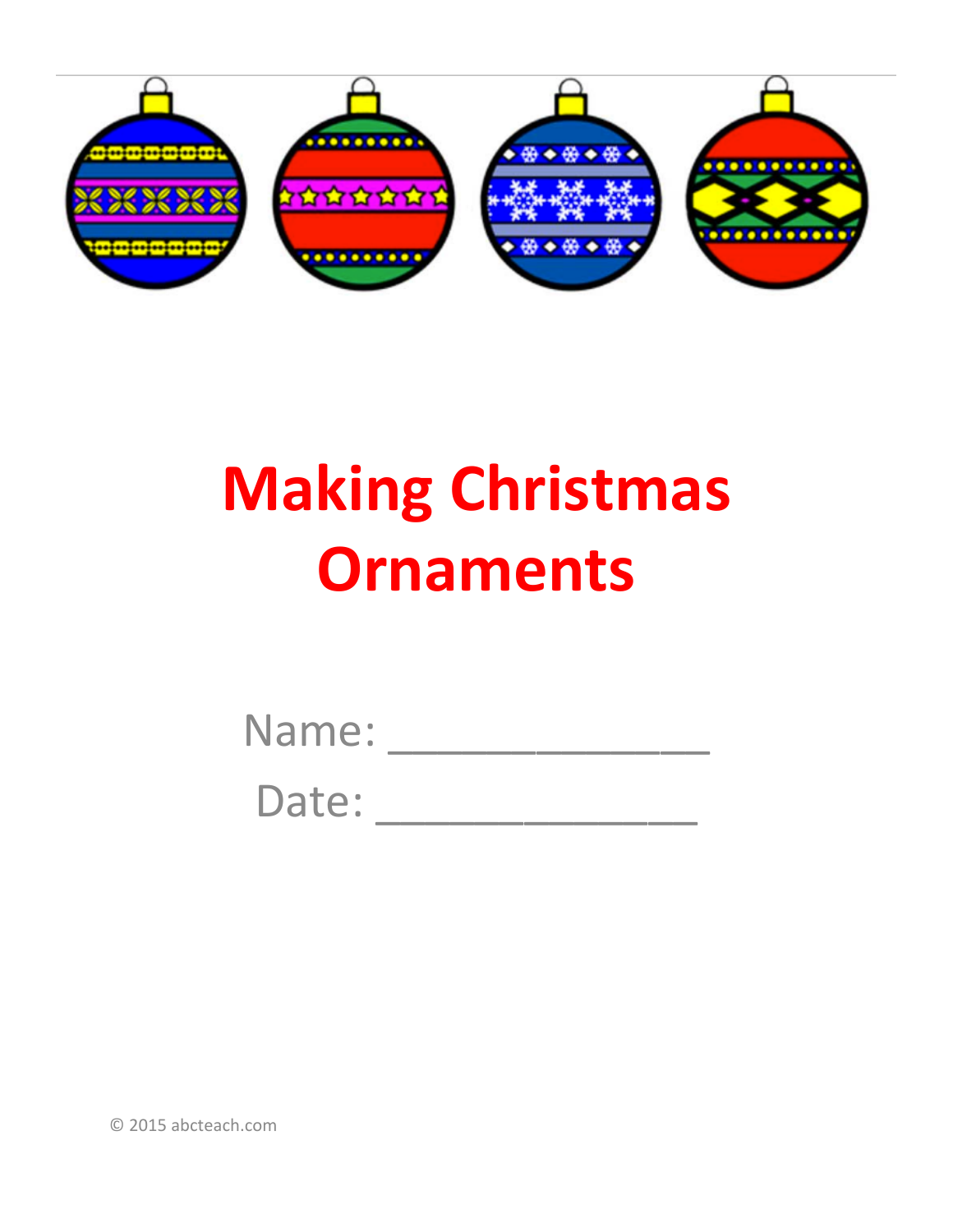## Play Dough Recipe

2 Cups of flour 2 Tablespoons cream of tartar 1 Tablespoon of mineral oil 1 Cup of salt 2 Cups of water Food coloring (your choice)

To make the play dough recipe you will mix all ingredients in a saucepan. Cook over medium heat, stirring until stiff. Allow the mixture to cool, then knead the dough by rolling it and squeezing it in your hands. The play dough must be stored in a zip lock bag until you use it or it will dry out and become hard.

To make the ornaments you will need Christmas cookie cutters in all different shapes. Roll out the play dough and cut the dough with the cookie cutters. Place a hole at the top of the shape for a hanger to go through. You can use pretty ribbon, yarn, or string to pull through the hole for the hanger. These are nice gifts to give to your teachers, parents, and friends at Christmas time to hang out their Christmas tree, and they are so special because they were made by you!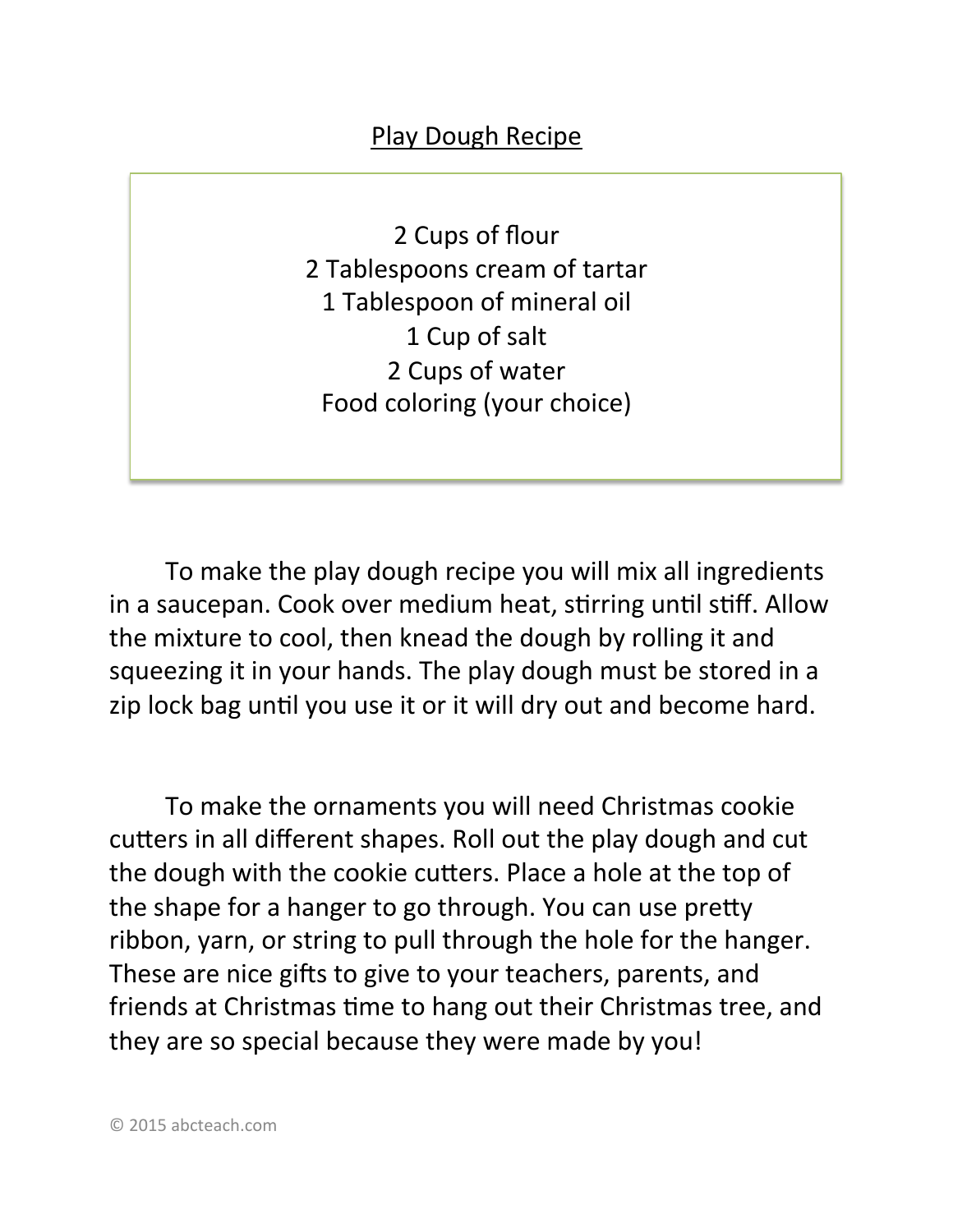Answer each of the following questions.

- 1. What is a recipe?
- a. Something used to color things
- b. A Christmas gift
- c. Directions for cooking something
- d. None of these
- 2. What does the word knead mean?
- a. To kick
- b. To stomp
- c. To roll back and fourth and squeeze
- d. To sing
- 3. What is an ornament?
- a. Something to paint
- b. Something to hang on the tree
- c. Foods to eat
- d. None of these
- 4. Why must you use a bag to keep the dough in?
- a. So it will not dry out
- b. To keep it dry
- c. To keep it pretty
- d. To use ribbon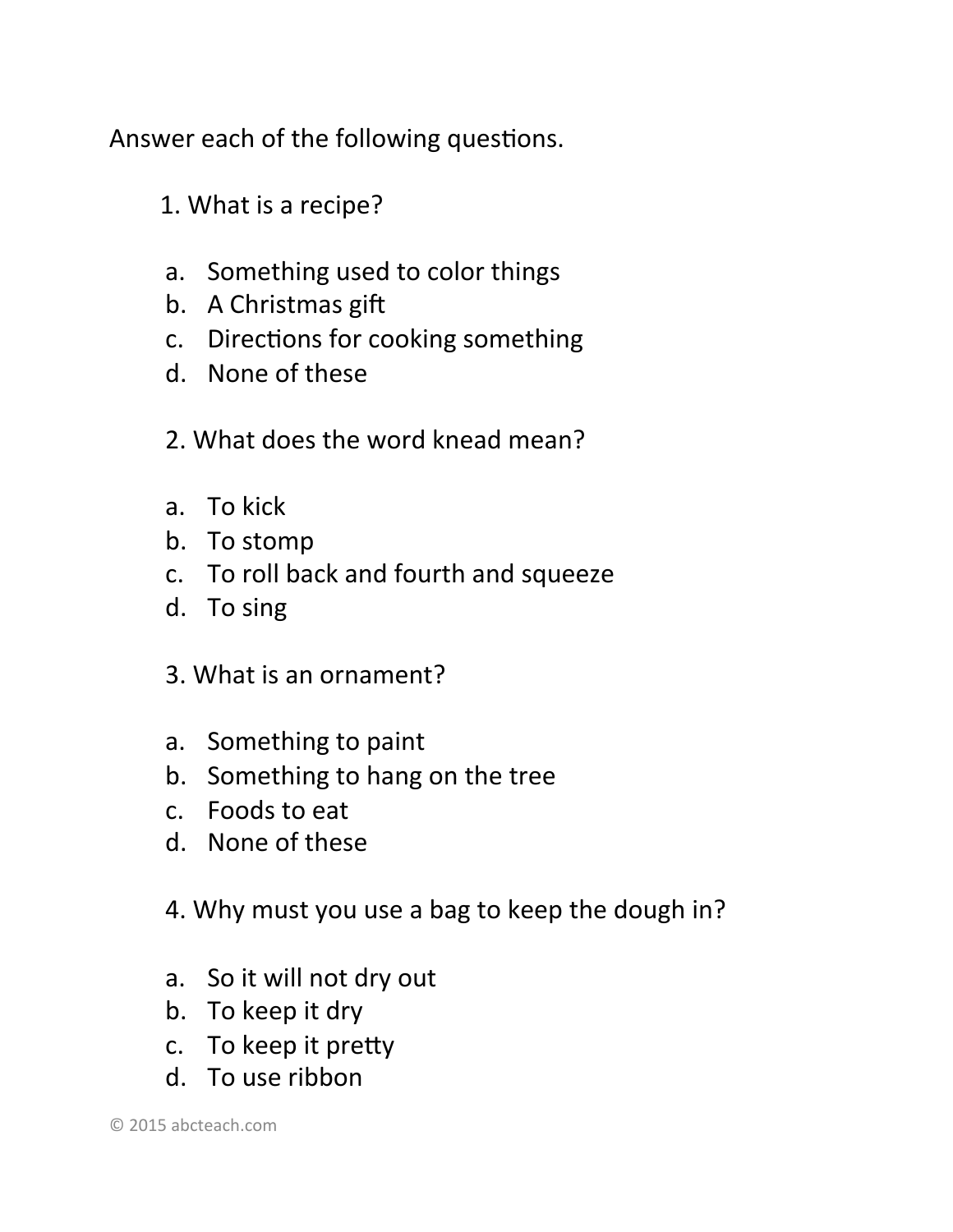5. Why do you need to put a hole in the top of the ornament? 

- a. To see through
- b. For a hanger
- c. To color it
- d. For baking

6. What do you need to do after you get all the ingredients mixed together?

- a. Knead the dough
- b. Put in the hole
- c. Cook in a saucepan
- d. Place in bag
- 7. Which of the following IS true?
- a. You do not need to cook the dough
- b. Use ribbon, yarn, or string to make the hanger
- c. Let the dough get dry and hard.
- d. None of these
- 8. What is the LAST thing you will do with the ornaments?
- a. Knead the dough
- b. Cook in saucepan
- c. Cut out the shapes
- d. Give them as gifts